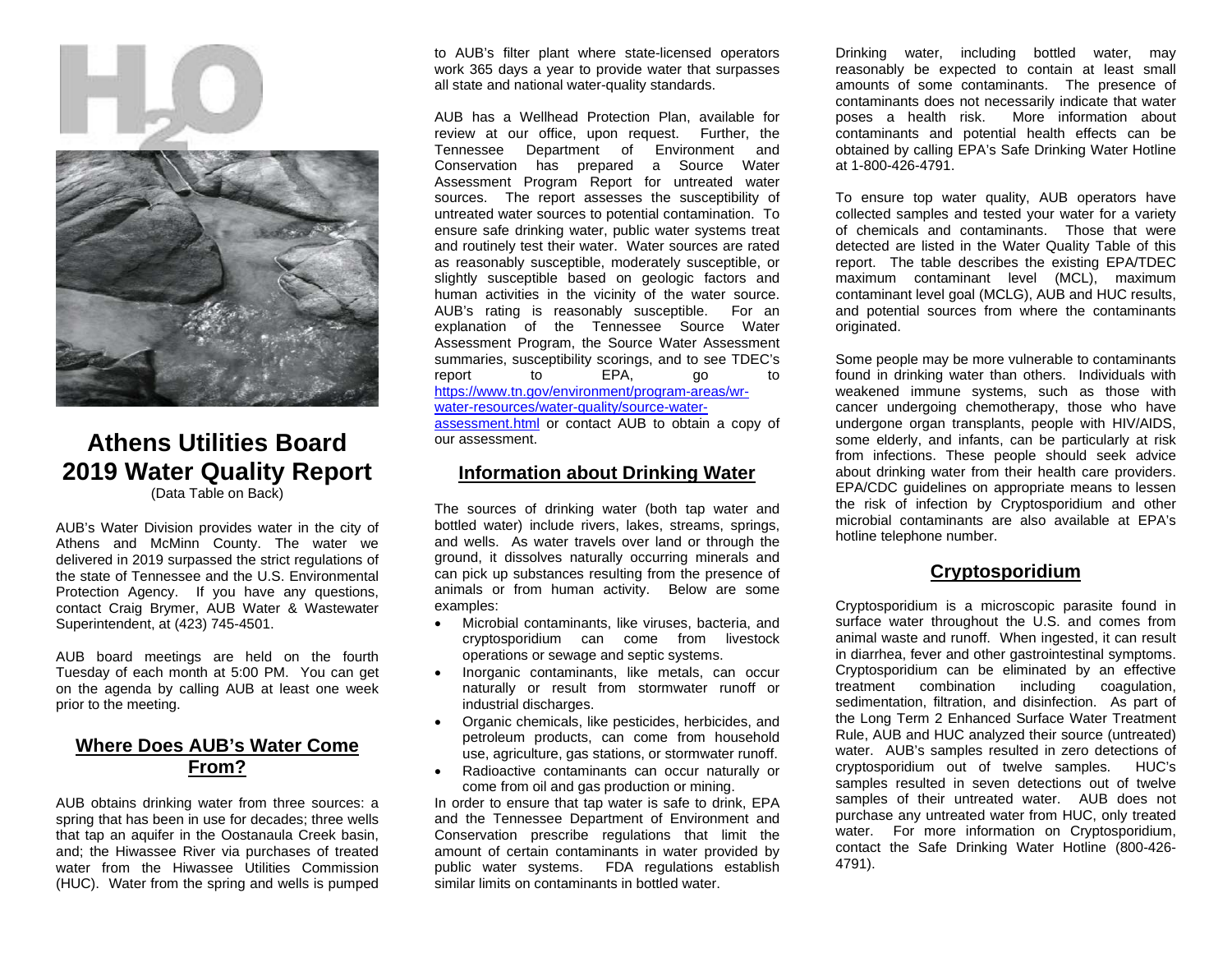#### **Athens Utilities Board – 2019 Water Quality Table**

| Parameter                                                | <b>Units</b> | Year<br><b>Performed</b> | <b>AUB</b><br><b>Result</b> | <b>HUC</b><br>Result    | <b>Regulatory</b><br>Limit<br><b>MCL</b> | Goal<br><b>MCLG</b> | <b>Source</b>                                                                                                                                                                                                                                                                                                                                                                               |
|----------------------------------------------------------|--------------|--------------------------|-----------------------------|-------------------------|------------------------------------------|---------------------|---------------------------------------------------------------------------------------------------------------------------------------------------------------------------------------------------------------------------------------------------------------------------------------------------------------------------------------------------------------------------------------------|
| REGULATED AT THE WATER TREATMENT PLANT                   |              |                          |                             |                         |                                          |                     |                                                                                                                                                                                                                                                                                                                                                                                             |
| Turbidity                                                | <b>NTU</b>   | 2019                     | 0.08                        | 0.15                    | <b>TT</b>                                | <b>TT</b>           | Soil Runoff. We monitor it because it is a good indicator of the<br>effectiveness of our filtration system.                                                                                                                                                                                                                                                                                 |
| Range                                                    |              |                          |                             | $0.02 - 0.08$ 0.01-0.15 |                                          |                     |                                                                                                                                                                                                                                                                                                                                                                                             |
| Fluoride                                                 | ppm          | 2019                     | 0.65 avg. 0.67 avg.         |                         | 4.0                                      | 4.0                 | Additive that promotes strong teeth; Erosion of natural deposits                                                                                                                                                                                                                                                                                                                            |
| Range                                                    | ppm          |                          |                             | 0.45-1.04 0.06-0.85     |                                          |                     |                                                                                                                                                                                                                                                                                                                                                                                             |
| Nitrate                                                  | ppm          | 2019                     | 1.27                        | 0.25                    | 10.0                                     | 10.0                | Fertilizer use, septic tanks, erosion of natural deposits                                                                                                                                                                                                                                                                                                                                   |
| <b>Total Organic Carbon</b>                              | ppm          | 2019                     | 0.32 avg. 0.68 avg.         |                         | $\overline{\text{TT}}$                   | <b>TT</b>           | Naturally present in the environment. We met the Treatment<br>Technique requirements for Total Organic Carbon in 2019.                                                                                                                                                                                                                                                                      |
| Range                                                    |              |                          | $0.25 - 0.51$ 0.5-0.84      |                         |                                          |                     |                                                                                                                                                                                                                                                                                                                                                                                             |
| Sodium                                                   | ppm          | 2019                     | 4.92                        | 2.35                    | $\overline{a}$                           | $\blacksquare$      | Erosion of natural deposits                                                                                                                                                                                                                                                                                                                                                                 |
| <b>Gross Alpha</b>                                       | pCi/L        | 2015                     | $\overline{3.1}$            | ÷,                      | 15                                       | $\blacksquare$      | Erosion of natural deposits.                                                                                                                                                                                                                                                                                                                                                                |
| Atrazine                                                 | ppb          | 2017                     | $\mathbf{r}$                | 0.1                     | 3                                        | 3                   | Runoff from herbicide used on row crops                                                                                                                                                                                                                                                                                                                                                     |
| $2, 4 - D$                                               | ppb          | 2017                     | ÷.                          | 0.5                     | 70                                       | 70                  | Runoff from herbicide used on row crops                                                                                                                                                                                                                                                                                                                                                     |
| <b>REGULATED IN DISTRIBUTION SYSTEM AND CUSTOMER TAP</b> |              |                          |                             |                         |                                          |                     |                                                                                                                                                                                                                                                                                                                                                                                             |
| <b>Total Coliform Bacteria</b><br>(# positive samples)   |              | 2019                     | $1^*$                       | $\mathbf 0$             | 5                                        | 5                   | Naturally present in the environment                                                                                                                                                                                                                                                                                                                                                        |
| <b>Total Trihalomethanes</b>                             | ppb          | 2019                     | 51.7                        | 40.4                    | 80                                       | $\Omega$            | By-product of drinking water chlorination                                                                                                                                                                                                                                                                                                                                                   |
| Range                                                    | ppb          |                          | 12.4-58.1                   | 35.3-40.4               |                                          |                     |                                                                                                                                                                                                                                                                                                                                                                                             |
| Haloacetic Acids -5                                      | ppb          | 2019                     | 39.1                        | 31.9                    | 60                                       | $\mathbf 0$         | By-product of drinking water chlorination                                                                                                                                                                                                                                                                                                                                                   |
| Range                                                    | ppb          |                          |                             | 11.2-46.4 23.7-31.9     |                                          |                     |                                                                                                                                                                                                                                                                                                                                                                                             |
| Chlorine                                                 | ppm          | 2019                     | $2.5$ avg.                  | 2.1                     | $MRDL=4$                                 | 4                   | MRDL= Water additive used to control microbes                                                                                                                                                                                                                                                                                                                                               |
| Range                                                    | ppm          |                          | 1.75-2.93                   | $1.6 - 2.1$             |                                          |                     |                                                                                                                                                                                                                                                                                                                                                                                             |
| Lead (90%)                                               | ppb          | 2018                     | 1.1                         | n/a                     | 15                                       | 15                  | Corrosion of household plumbing. 0 of the 30 samples tested<br>were above EPA's action level (see special note below)                                                                                                                                                                                                                                                                       |
| Copper (90%)                                             | ppm          | 2018                     | .397                        | n/a                     | 1.3                                      | 1.3                 | Corrosion of household plumbing. 0 of the 30 samples tested was<br>above EPA's action level                                                                                                                                                                                                                                                                                                 |
| UNREGULATED CONTAMINANT MONITORING                       |              |                          |                             |                         |                                          |                     |                                                                                                                                                                                                                                                                                                                                                                                             |
| Manganese                                                | ppb          | 2019                     | 2.75<br>avg                 | 5.5 avg.                | $\mathbf{r}$                             | $\overline{a}$      | Unregulated contaminants are those for which EPA has not<br>established drinking water standards. The purpose of unregulated<br>contaminant monitoring is to assist EPA in determining the<br>occurrence of unregulated contaminants in drinking water and<br>whether future regulation is warranted. For additional information<br>call the Safe Drinking Water Hotline at (800) 426-4791. |
| Range                                                    | ppb          |                          | $1.3 - 3.6$                 |                         |                                          |                     |                                                                                                                                                                                                                                                                                                                                                                                             |
| Haloacetic Acids -6                                      | ppb          | 2019                     | 4.34<br>avg.                | 1.29 avg.               |                                          | $\overline{a}$      |                                                                                                                                                                                                                                                                                                                                                                                             |
| Range                                                    | ppb          |                          | $3.6 - 5.5$                 | $\overline{a}$          |                                          |                     |                                                                                                                                                                                                                                                                                                                                                                                             |
| Haloacetic Acids - 9                                     | ppb          | 2019                     | 40.8<br>avg                 | 13.5                    | $\blacksquare$                           | $\blacksquare$      |                                                                                                                                                                                                                                                                                                                                                                                             |
| Range                                                    | ppb          |                          | $21.9 -$<br>53.9            |                         |                                          |                     |                                                                                                                                                                                                                                                                                                                                                                                             |

The following definitions and explanations may help you understand more fully the data in this table:

- **MCL** "Maximum Contaminant Level." The highest level of a contaminant that is allowed in drinking water. MCL's are set as close to the MCLG's as feasible using the best available treatment technology.
- **MCLG** "Maximum Contaminant Level Goal." The level of a contaminant below which there is no known or expected risk to health. MCLGs allow for a margin of safety.
- **MRDL** "Maximum Residual Disinfectant Level." The highest level of a disinfectant allowed in drinking water. There is convincing evidence that addition of a disinfectant is necessary for the control of microbial contaminants.
- **MRDLG** "Maximum Residual Disinfectant Level Goal." The level of a drinking water disinfectant below which there is no known or expected risk to health. MRDLGs do not reflect the benefits of the use of disinfectants to control microbial contaminants.
- **ppb** = parts per billion **ppm** = parts per million pCi/L=Picocuries per liter.
- **TT** "Treatment Technique." A required process intended to reduce the level of a contaminant in drinking water.
- **NTU** This stands for "Nephelometric Turbidity Units" and measures the clarity of the water. We monitor it because it is a good indicator of the effectiveness of our filtration system. The EPA has two requirements: (1) The maximum level found must be less than 1 NTU; and (2) The level must be under 0.3 NTU 95% of the time.
- **HUC** Hiwassee Utilities Commission AUB purchases 35% of the water distributed to customers from HUC.
- AUB conducts water quality testing daily and has tested your water for many substances not included in the table such as pesticides, herbicides, metals, and solvents. None of these substances were detected using prescribed EPA analytical methods.

**Special Note**: If present, elevated levels of lead can cause serious health problems, especially for pregnant women and young children. Lead in drinking water is primarily from materials and components associated with service lines and home plumbing. Athens Utilities Board is responsible for providing high-quality drinking water, but cannot control the variety of materials used in home plumbing components. When your water has been sitting for several hours, you can minimize the potential for lead exposure by flushing your tap for 30 seconds to 2 minutes before using water for drinking or cooking. If you are concerned about lead in your water, you may wish to have your water tested. Information on lead in drinking water, testing methods, and steps you can take to minimize exposure is available from the Safe Drinking Water Hotline or at https://www.epa.gov/safewater/lead.

**Special Note**: Some people who drink water containing trihalomethanes in excess of the MCL over many years may experience problems with their liver, kidneys, or central nervous systems, and may have an increased risk of getting cancer.

**\*Special Note**: Athens Utilities Board is required to monitor your drinking water for specific contaminants on a regular basis. Results of regular monitoring are an indicator of whether your drinking water meets health standards. On scheduled days every month, we collect samples throughout our distribution system and test for a variety of contaminants. In February 2019, we missed a day of required monitoring for total coliform bacteria and corresponding samples for free chlorine. All other samples throughout the system during the month were free of any coliform bacteria, so we are confident that your drinking water was safe, and there have been no indications otherwise. Still, we want to be overly cautious in saying that because we missed a sampling day we cannot be certain of the quality of your drinking water on that day.

We have updated AUB's monthly sample collection protocol and quality assurance standards to ensure we don't miss a scheduled sampling day in the future.

Feel free to share this information with others who drink AUB water, especially those who may not have received this notice directly (for example, people in apartments, nursing homes, schools, and businesses). You can post this notice in a public place or distribute copies by hand or mail.